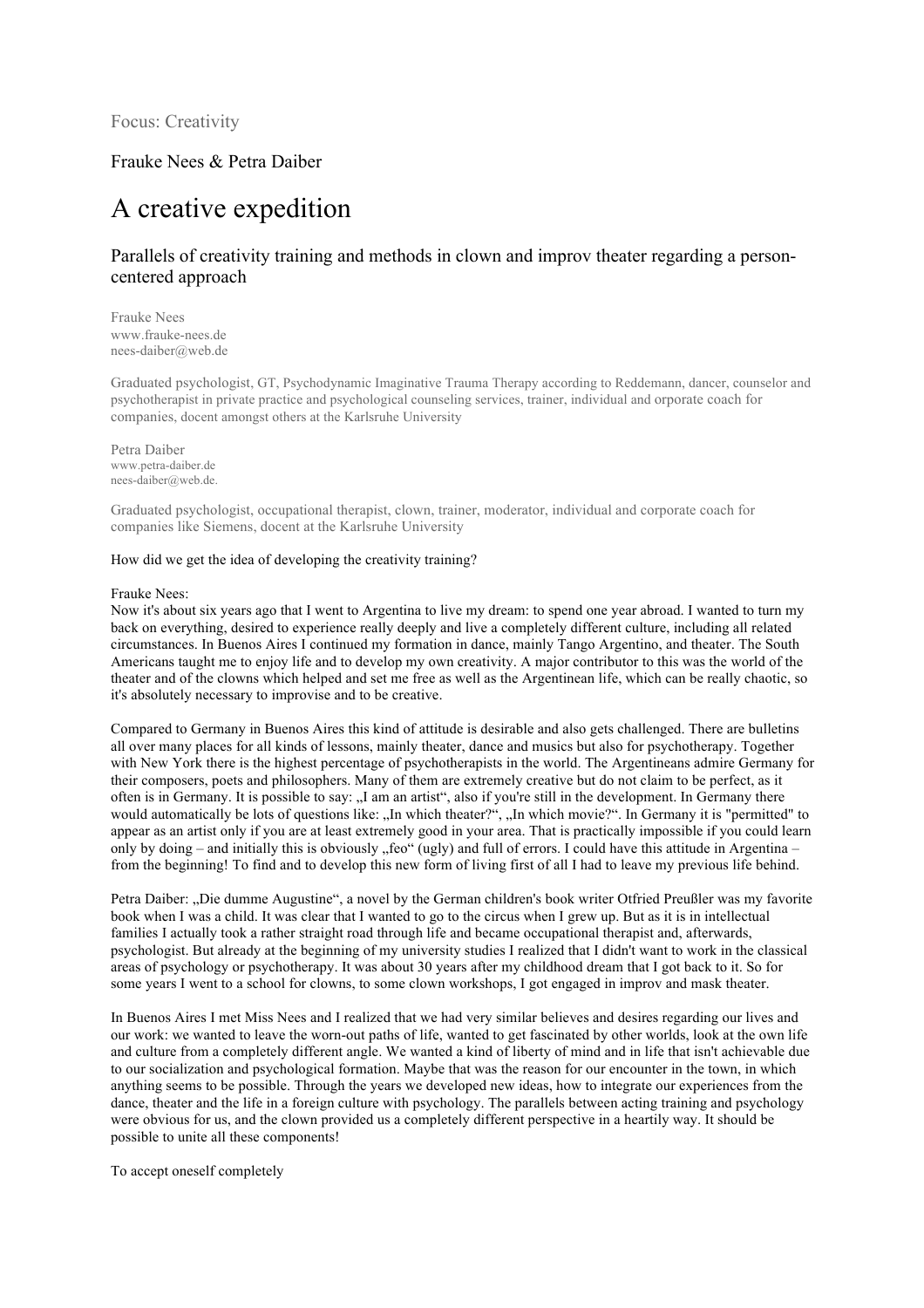The goals in psychology (personality development, coaching, counseling, psychotherapy) and theater are very similar. In the broadest sense both areas are about changes. As children we develop through our child's play. As adults it is easier to implement such changes also by playing. In so doing it is necessary to learn to play again. An essential part is to be able to laugh about oneself and about the own errors. You have to accept yourself with all weaknesses and everything you like about yourself as well as the things you do not like. The attitude towards acceptance is essential and concerns accepting the own inner impulses as well as the impulses and ideas of others and also the challenges of life. In the areas of dance and theater it is particularly important to open up on a completely different level than that we are acquainted to by our socialization: there you usually work with the body and less with the mind. The approach is not theoretical and guided by intellect but holistic and active, open for impulses and intuition. The mind mostly is in the way during this processes. It's all about experience, direct experience. In the first instance this could be intimidating. We are used to act mainly in a cognitive manner, thus reassuring us because we are simply used to it and because we are always in control. Unfortunately in this way we are depriving ourselves of a variety of experiences. Therefore we have to learn to risk losing. Already Nietzsche raised the question what would be more dangerous in life: to risk something or to live never risking anything.

So we develop the training of creativity, the capacity of improvisation and to change with elements from the theater (improv, clowns, masks, Lecoq ...)

#### What are our principles?

1. If you want to change something, you have to change your behavior, that means to act in another way. Afterwards these actions need to be repeated, in order to get used to the new actions. In the beginning it does not work. That is normal. But no one needs to doubt his talent. Mostly it is just about to have the will to hang in there and to continue – one step at a time, like a child that is learning to walk: it falls, stands up, falls again and stands up again and again. Every individual has its own rhythm, some learn to walk earlier, others later.

2. The prerequisite for a change is to break free from old behavior and thinking schemes. It surely is one thing to analyze a situation or a problem and to comprehend it but this does not mean that there will also be a real change. This takes some time and you have to hang in there. The first step to escape from old schemes is a small one: a slight variation. These variations could be minuscule: e.g. to try another baker, even though you think that the bread is best at your "own" baker. I will be able to discover new things only if I am doing things that I have never done before! I will remain flexible when I continue adjusting to and engaging in new situations.

3. Change is only possible if you do net fear errors because: It is impossible to learn without making errors.

4. It is just as well impossible to be creative in a spontaneous way if you are afraid of a judgment. It means in return that you have to free yourself from the judgment and opinion of others. The more one has tried acting and also has acted in an "ugly" way on the stage, the more freely one will act in everyday life. All this leads to a greater selfconfidence and composure.

5. If we look at life as a game, as it is in the theater or for children playing, changes become much easier. A hands-on attitude implicates ease. I do not take life that serious any more. I express something playing, show certain feelings, play a certain role. Maybe something seems similar from what I already lived through. Now I relive it but the context is completely new: with ease, joy, humor. Others are applauding and I could be proud of my accomplishment. Playing means also to have a certain liberty, to rely on the intuition, flexibility.

6. Adults, as well as children, need to show themselves and to be noticed. In Germany this attitude has a rather negative connotation and is connected to the claim for perfection. Nevertheless it is important to try out things, to provoke reactions, to put yourself in someone else's shoes. My counterpart will mirror me, also in the play. The encounter with the other reveals more about myself. A child forms its identity using reactions of and mirroring their attachment figure. Self definition results from the encounter with others. And that is why you need to show yourself.

7. Different sides can be tested in the play. Expressing all the different variations of one's own inner appearances leads to their integration and finally to the satisfying feeling of wholeness and authenticity. First we just do "as if" – as we did as children. We slip into a role and take over the attitude of pretending to being able to live a certain behavioral pattern. In this way we are able to discover new sides in us and to live them.

For us creativity means to do things by oneself, think by oneself, explore by oneself. Here we experience liveliness instead of taking over all predetermined, spoon-fed, normed attitudes that lead to a standstill. Everything remains in flow. As you see, our definition is a broad one. For us creativity is a certain kind of lifestyle: to be on the road, searching, exploring new things, and also to re-experience known things over an d over again, let variations happen, collect experiences, experiment. It is about leaving the so well acquainted paths. But this also means to be more vulnerable – but in the meantime also more alive.

Where is the connection to the person-centered approach?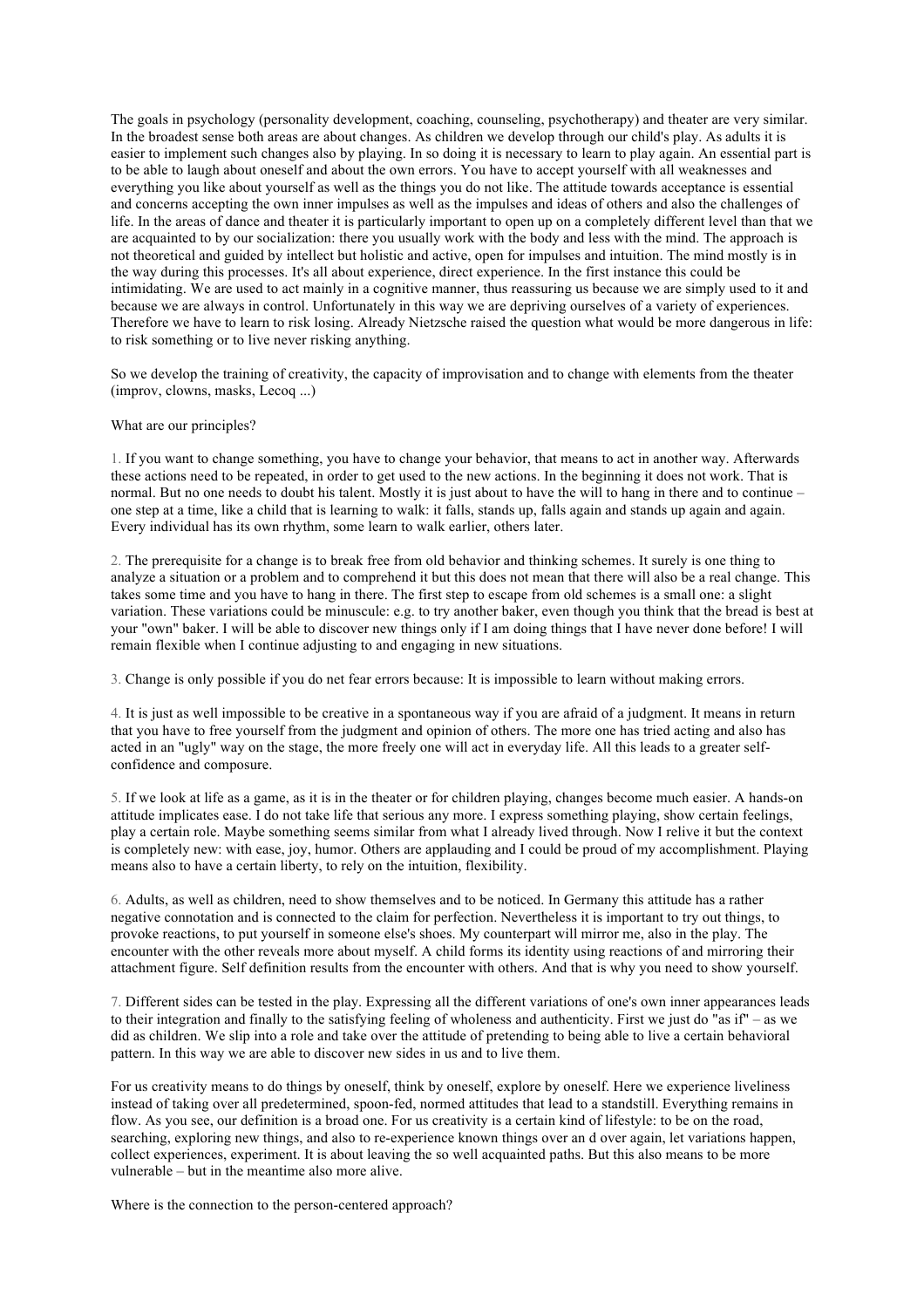In his actualizing tendency Rogers assumes that all life trends to develop. Every human being is provided with a force to set change processes in motion. The central aspect would not be the problem but the person.

There is a citation from Goethe which wonderfully describes this attitude, that forms our work's foundation: *Our wishes are anticipations of the skills which lie in us, heralds of that which we will be able to achieve.*" We elicit the participant's potential in a rather clinical and "athletic", but simultaneously empathic and respectfully way, supporting them and with a twinkle in our eyes: "Just do it! Without thinking at long, otherwise it doesn't work." "I was able to show myself that way, because there was someone who indeed noticed me and there was an adequate space", stated one of the participants after the training. Instead of evaluating we are supporting and encouraging everyone to take heart to prove oneself in each and every variety and thus giving all inner parts that were suppressed until now enough space.

#### Caring challenge

But how do we create the conditions so that every participant is able to set those powers free? The training is characterized by an attitude enabling everyone not to take oneself too serious and rather to get the inner critic to laugh about oneself. The participants are challenged in a caring, loving way. So a victim's attitude or passiveness are prevented. It is about the character of the individual. These strengths will be activated and supported. The participants will observe instantaneous feelings of success and be proud having trusted themselves, and having achieved something they did not dare to think of. "In the beginning I thought that I wouldn't manage the exercise with the translation of the fantasy language. But the outcome was so wonderful!", told us a participant after an improv exercise. Or you are doing something which always embarrassed you in the past, but that you are enjoying right now. I used to prevent situations in which people would laugh at me. And now it was so much fun getting the others to laugh."

The base for our work is the trust in the participant's development processes and their striving for development as it is the person-centered approach. For us it is important to provide means of expression for all participants, to make them realize their own value and to offer them the possibility to free themselves from assessments. They should be given more possibilities to choose by experiencing themselves in different roles and to expand their freedom of action. Many different facettes of their personalities could emerge and experience that they will be accepted. They are an important part of the whole thing. The participants will experience increasing joy in showing themselves. They want to be noticed and will be mirrored by us as well as by the other participants, reflecting their various facettes. This is the reason why we are working with a stage: In the beginning it costs quite an effort but afterwards the joy prevails.

For Rogers all theoretical explanations take the back seat. The subjective experience is essential instead. In our approach we mainly renounce – particularly at the beginning of the training – theoretical explanations. In this way we are making clear that different rules apply in this frame. Simultaneously we create a completely different mood and working attitude, thus achieving an approach of the participants not on an intellectual basis but on the basis of the level of experience. We explain the single exercises and plays, state why we conduct them and in cooperation with the participants we show how they are applied to the everyday life, in order to develop an expanded awareness. The goal is to adopt a rather unfamiliar attitude in our everyday life: not "Ah, I know," or, "I understand", but "I don't know " and therefore it is possible to explore consciously, to be open and to re-experience. We do not state what is wrong or what is right, but with our exercises and by our attitude we care for appropriate possibilities to experience. In this way we create the conditions for an exploration process and to find answers of your own.

### Taking off social masks

Most exercises are accomplished together with the other participants in the group. Rogers stresses the power of relations and that changes take place within relations. While playing together you get to know each other very fast in an extremely positive and constructive way. The joint play creates a common "language" and a bond. The participants learn the meaning of cooperativeness by means of exercises from the improv theater. Especially in the improv theater it is absolutely important to form a relation with the acting partner. Knowing that all is just , a play" facilitates getting in contact and the participants will meet eye to eye – the manager will be on the same level as the housewife and the student. Many of them experience this as something completely new, due to the fact that they have the opportunity to take off their social masks and will be accepted as what they are.

#### Expand the self-concept

This journey is affected by a deep involvement in the image of oneself. Assuming a role I confront myself automatically with different aspects of my own, which maybe I do not like or which are unfamiliar. Rogers refers to this state as incongruent. It is essential that the self-concept could be expanded: during the experiments and plays, the self-exploration, more and more self-experience is allowed. This implies psychic growth.

The clown's perspective is very useful in the process. A clown is characterized particularly by all these imperfections that we prefer to suppress in ourselves. The clown does not assess, he takes whatever is there and plays with it.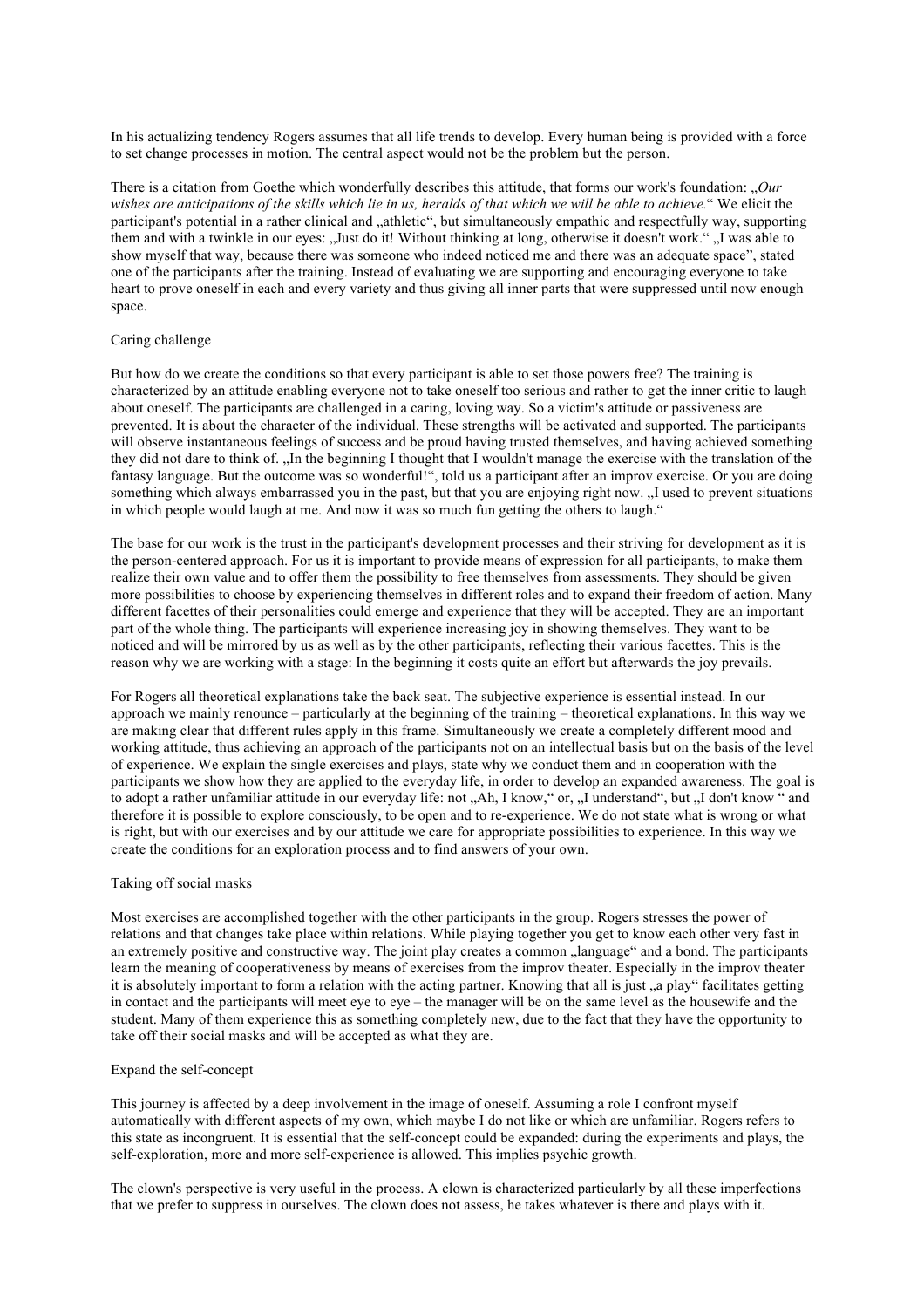Sometimes the problem will solve itself just by playing: than the clown actually is in trouble, because a clown without any problem is in trouble. We offer the participants various theater exercises that make it possible to try out several different roles. Often they will be given "aids" like character lists, masks or guidelines for a status (high/low). In the beginning we sometimes are confronted with statements like: ..But don't think that I am really like that!" After some rounds and various roles these concerns do not bother anymore. The participants realize very soon that it does not matter what the others are thinking but that they are encouraged to explore - just as children do: with the same joy and regardless of the thoughts and judgment of others towards their playing. In this way the participants are able to assume unknown roles or experiment with behaviors by doing as if they already master it. On the other hand we tie up to facettes of the personality, which could not or must not be shown until that moment. They are given space, they are noticed and will be lived, thus developing hidden abilities and integrating suppressed elements.

According to Rogers our self-concept never reflects all aspects of our experience, due to our subordination to social rules and judgments. In the course of our education these lead to an alienation from our experiences. The goal of our training is to enable the participants to think and act autonomously, to trust their intuition and to free themselves from rules.

It is in the nature of humans to be creative. Rogers describes the ideal of a fully functioning person as follows: "Away" from the facades, away from ,I should ', away from the compliance with cultural expectations, away from the attitude to always wanting to please everyone, towards a development of self-determination, towards the process-being, towards complexity, towards the openness for experiences, towards accepting others and self-confidence " (Rogers, 1973, S. 167-176). We assume that all people are creative by nature. But our socialization often causes blockages which have to be solved. Keith Johnstone thereto describes an experiment, where businessmen which proved to be extremely unimaginative in association tests were asked to present themselves as untroubled hippies. They were tested again and showed much more fantasy. So these people actually were creative, but cloaked it. When rules and values can be put into question and when we dare to show ourselves, because we do not fear to be analyzed, there is the possibility to grow.

The clown- and improv theater offers this kind of freedom without judgment, which can be used as experimental ground. The participants learn to remain in a good mood even in situations in which they lose. Due to this attitude the participants find it easy to risk something and to betake oneself to new places, thus experiencing that they can open up, free themselves, show who they are and that they not only will be accepted how they are but that they also get applause for it and that they will have a great time performing on a stage and in front of an audience.

Rogers postulates this kind of experience: While exposing these hidden and 'dreading' aspects of their self, they feel that the accepting attitude of their counterpart does not alter. Slowly the patients begin to accept this kind of accepting positions towards themselves and start to finally accept themselves as they are, which is the prerequisite for their further development." (see Rogers, 1977, S. 33)

The participants experience the empathic understanding, which is an important aspect in the person-centered approach not only from us but they are practicing it by adequate theater plays. Predetermined postures, mood and voice imitations, masks, character lists and switching roles support them in empathizing with others. Observing the other one closely, to feel responsible for the good and inspiring personal mood and of the partner is an essential precondition for a good interaction on stage. Contemporaneously it increases relational skills in everyday life. The participants learn how to assume roles, to switch between them and also to leave them. In this way they expand their perceptive and communicative abilities, their behavior pattern and their ability to resonate empathically.

## How does the journey continue?

Actually we conceived the creativity training as corporate training and as open training for personality development. But in the occasion of several psychotherapy congresses from the islands Langeoog to Lindau we noticed that also psychotherapists were very much interested in our approach. We offer the training with the focus on burnout prevention and psychohygene for psychotherapists. Our sincere wish is to continue exploring how this approach can be used with patients, e.g. group therapy solution in a psychosomatic clinic. Is it possible for therapists to use these principles in single settings? We will continue to be curious and to explore these possibilities.

## Advert

Skill enhancement of the GwG-Akademie Frauke Nees and Petra Daiber Training in creativity, improvisation capacity and for changes with methods derived from the clown and improv theater

The workshop serves for psychohygene and burnout prevention. The resource oriented approach allows for the development of creativity and joy of playing leading to calmness and an inner distance in straining and difficult situations with patients. A creative intercourse with the inner critic will be experienced and practiced. This action serves as a personal strengthening and simultaneously supports in the dialogue with patients. Creativity, innovative thinking and the joy to explore new places will be trained using simple, concluded exercises, that are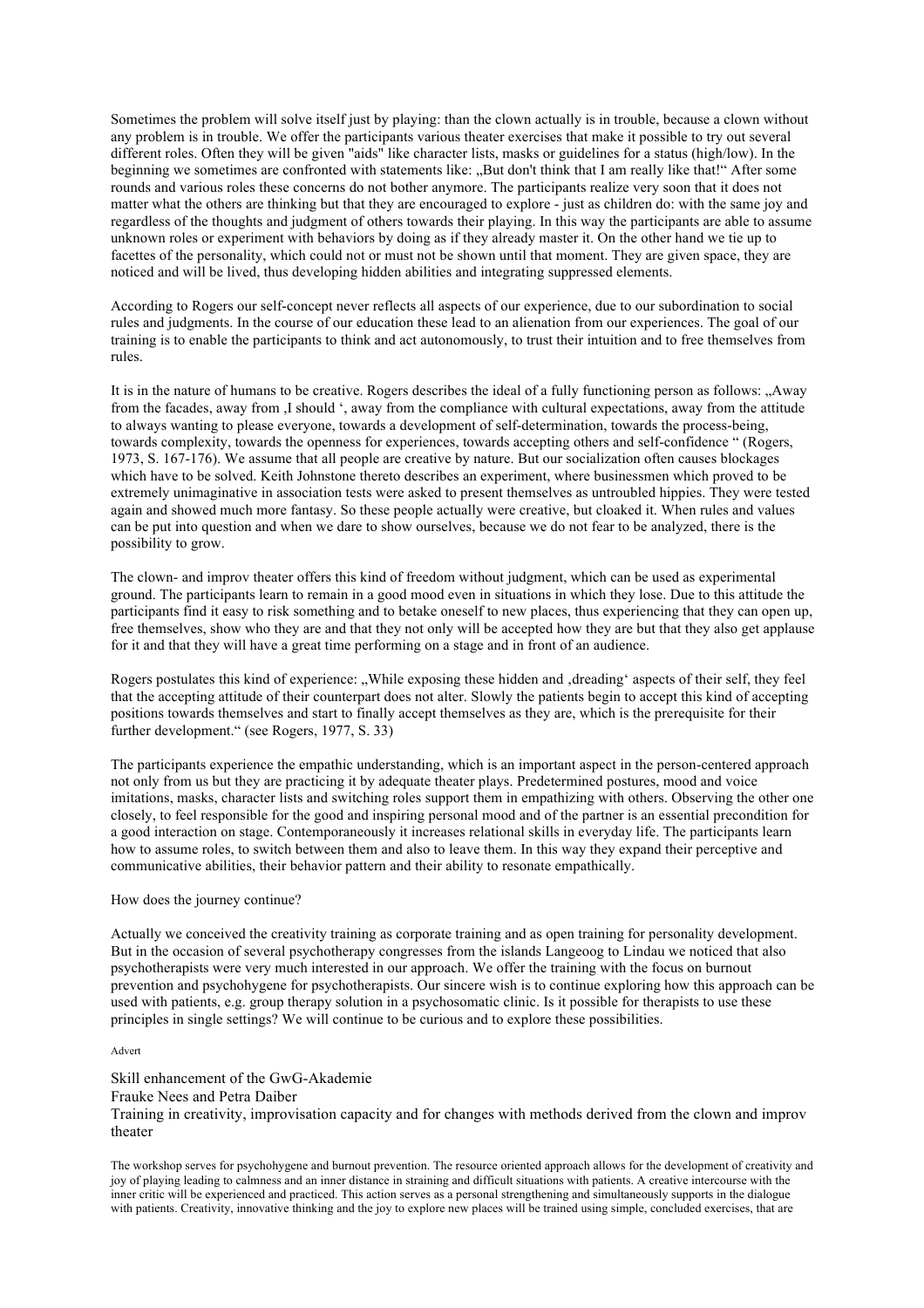also used by actors and clowns. These are the preconditions for the exploration of new paths on a professional and personal level. Strengthening the creative potential and the capability of improvisation but also leaving worn-out thinking and acting patterns are the training Strengthening the creative potential and the capability of improvisation but objectives. Due to the clown's perspective errors can be taken as chances and the energy that is set free in this occasion can be transformed into new thinking patterns to master unknown situations in a flexible and determined manner.

The inevitable humor allows for serenity and sovereignty. Self-confidence, motivation and cooperation are supported. The training is based on psychological and neurobiological findings.

| Date:     | October 7 - 8, 2011                   |
|-----------|---------------------------------------|
| Location: | Mainz                                 |
| Extent:   | 16 Unterrichtsstunden                 |
| Fee:      | 225,00 Euro (GwG members 200,00 Euro) |

Application: GwG-Akademie Melatengürtel 125a • D-50825 Köln Phone: 0221 925908-50 E-Mail: akademie@gwg-ev.org